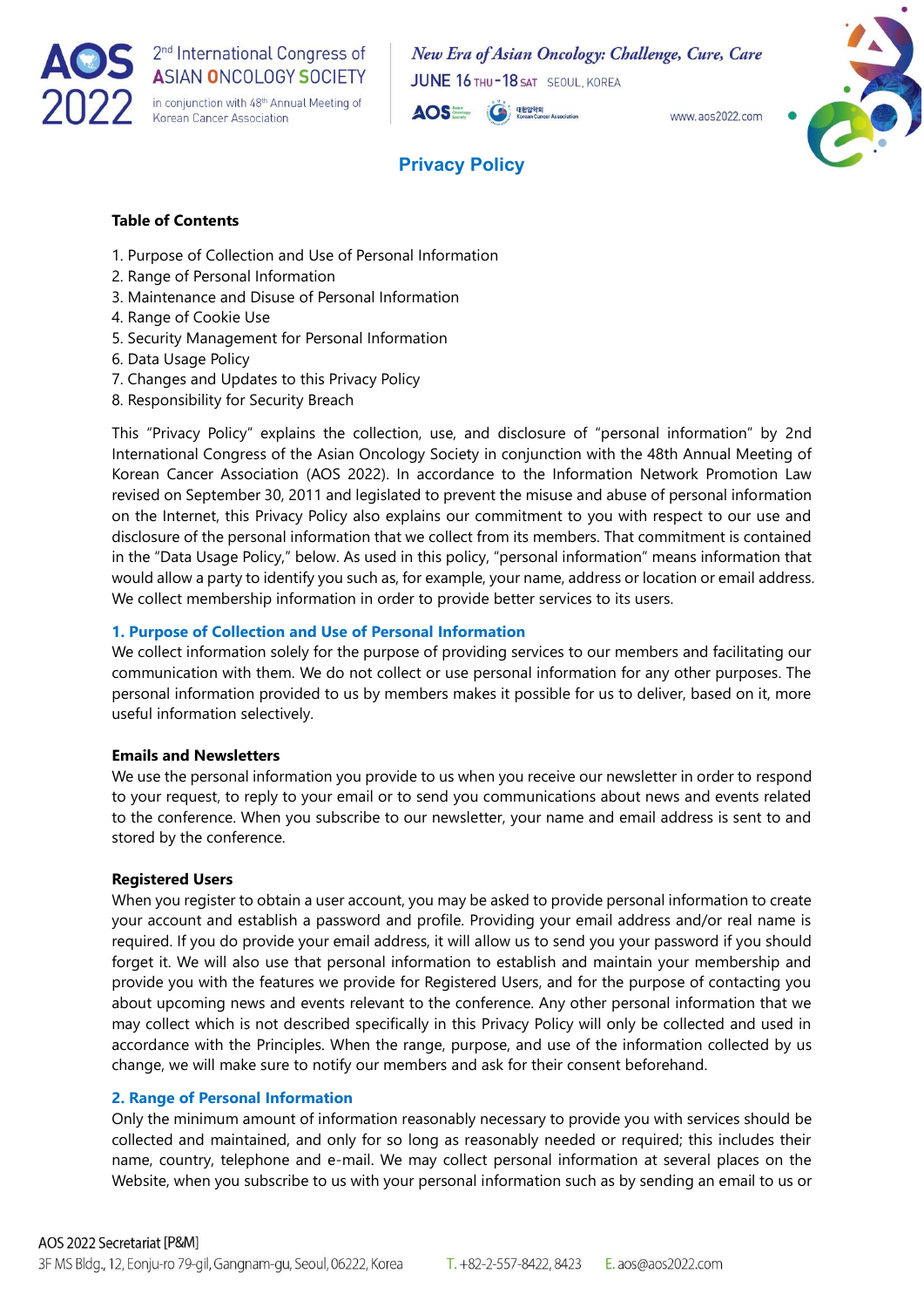

2<sup>nd</sup> International Congress of **ASIAN ONCOLOGY SOCIETY** in conjunction with 48<sup>th</sup> Annual Meeting of Korean Cancer Association

New Era of Asian Oncology: Challenge, Cure, Care JUNE 16 THU-18 SAT SEOUL, KOREA



www.aos2022.com

signing up to receive a newsletter or our events listing; when you provide personal information to register to establish a user account on our Website in connection with your participation in the conference.

# **3. Maintenance and Disuse of Personal Information**

Information you provide through our Website, or that we gather as a result of your use of our Website, should not be used for marketing or advertising purposes, nor should it be provided voluntarily (without your permission) to anyone else unless required. We will continue to maintain and manage its members' personal information as long as they continue to receive its services and retain their membership. However, when a member cancels his or her membership by request for de-registration, all personal information collected by us will be permanently deleted from our database, ensuring that the opening or use of such information for any purposes is no longer possible.

# **4. Range of Cookie Use**

When our members visit our site and their web browsers ask for cookies, our Website restricts its use of cookies only to the information that has no potential to invade their privacy, such as browser version, monitor information, operating system version, and information related to log-in.

# **5. Security Management for Personal information**

We have implemented reasonable measures to protect against unauthorized access to and unlawful interception or processing of personal information that we store and control. However, no website can fully eliminate security risks. We will post a reasonably prominent notice to the Website if any such security breach occurs. User IDs have security risks in addition to those described above. Among other things, User IDs are vulnerable to DNS attacks, and using an ID may increase the risk of phishing.

# **6. Data Usage Policy**

Our Data Usage Policy covers how we maintain and use information about you that is collected by our Website and server logs, including when you log into a website using your conference ID. Non Personal Browsing Information We Collect. When you use the Website, our servers may collect information automatically (through, for example, the use of your "IP address") about your activities while visiting the Website and information about the browser you are using. In addition, whenever you use your conference ID to log into our Website, our server keeps a log of the websites you visit.

# **No Linking.**

We do not intentionally link browsing information or information from our server logs to the personal information you submit to us. We use this information for internal purposes only, such as to help understand how the Websites are being used, to improve our Website and the features we provide, and for systems administration purposes.

# **No Selling or Sharing.**

Except in the unique situations identified in this Privacy Policy, we do not sell or otherwise voluntarily provide the non-personal browsing information we collect about you or your website usage to third parties.

# **No Retention.**

The conference discards non personal browsing information from our server logs once we have used the information for the limited purposes noted above, under "No Linking."

# **Notice.**

If we are required to provide a third party with your non personal browsing information, then, we will use reasonable means to notify you promptly of that event, unless we are prohibited by law from doing so or is otherwise advised not to notify you on the advice of legal counsel. Any other non-personal information that we collect which is not described specifically in this Privacy Policy will only be collected and used in accordance with the Principles.